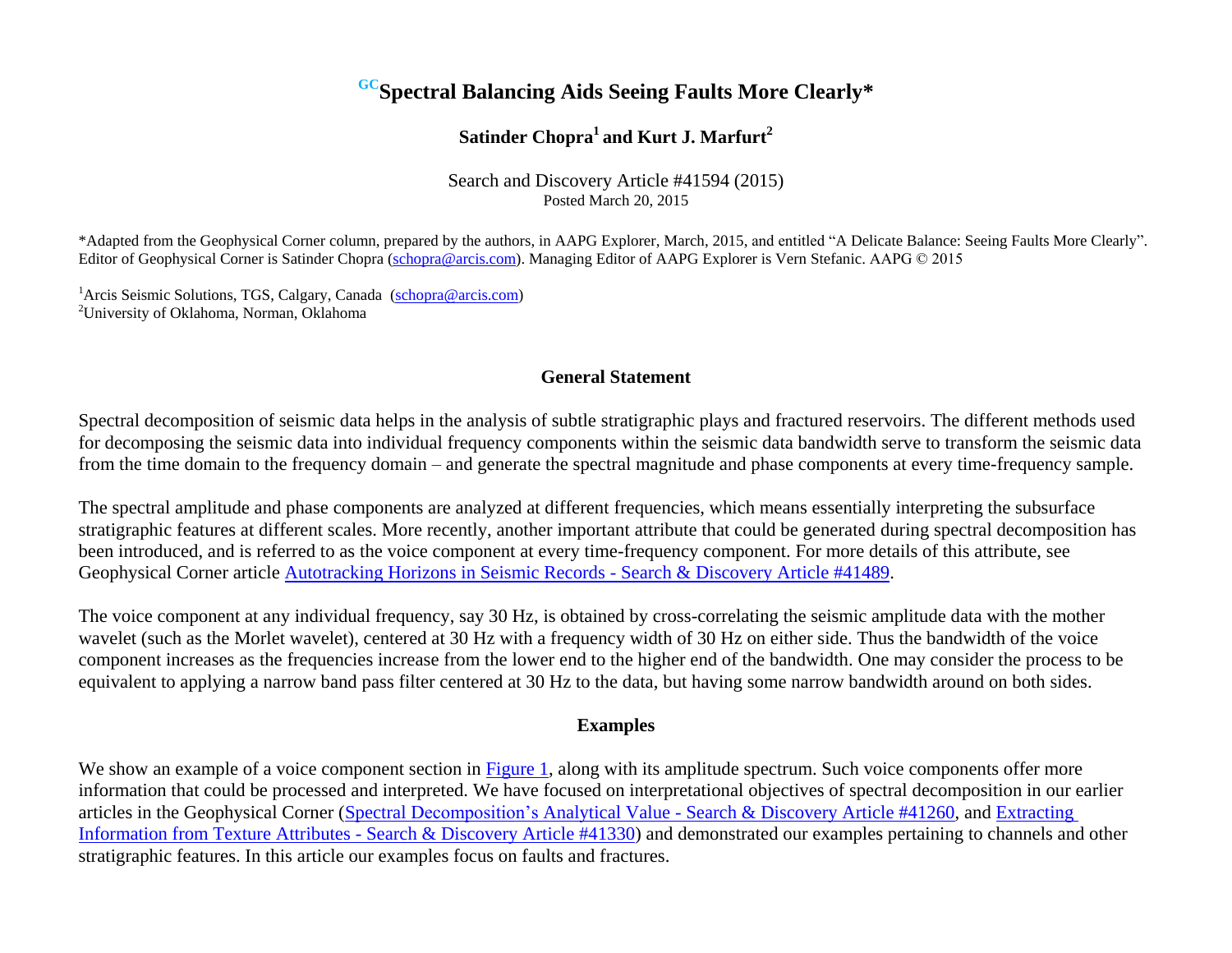In [Figure 2](#page-4-0) we show a segment of a seismic section from a 3-D seismic volume from northern-central Alberta, Canada. The equivalent sections from the spectral magnitude, phase component, and the voice component at 65 Hz are shown in [Figures 2b, c and d](#page-4-0) respectively. Notice that the vertical discontinuity information is not clearly seen on the spectral magnitude, but rather on the phase component. The voice component combines both attributes and nicely delineates the discontinuities. This observation could be exploited to our advantage by either interpreting the discontinuity information as such, or by running a discontinuity attribute, such as coherence, on the voice component volume.

Traditionally, the spectral component magnitudes at different dominant frequencies have been utilized for obtaining detailed perspectives on stratigraphic objectives. As an example, the thickness of a channel is correlated with the spectral magnitude. More detailed information on seismic geomorphology can be gained by visualizing data at specific frequencies, or combining data with different frequencies using RGB color schemes. Another conclusion that one can have is that if the input data are spectrally balanced, or if its frequency bandwidth is somehow extended, the resulting volumes could lead to higher discontinuity detail. We focus on this aspect in this article.

#### **Method**

In another Geophysical Corner article [\(Spectral Balancing Can Enhance Vertical Resolution](http://www.searchanddiscovery.com/documents/2014/41357marfurt/marfurt.html?q=%2BtextStrip%3A41357) - Search & Discovery Article #41357), Marfurt and Matos described an amplitude-friendly method for spectrally balancing the seismic data. In this method, the data are first decomposed into time frequency spectral-components. The spectral magnitude is averaged over all the traces in the data volume spatially and in the given time window, which yields a smoothed average spectrum.

Next, the peak of the average power spectrum also is computed. Both the average spectral magnitude and the peak of the average power spectrum are used to design a single time-varying spectral balancing operator that is applied to each and every trace in the data. As a single scalar is applied to the data, the process is considered as being amplitude friendly.

[Figure 3](#page-5-0) shows segments of a seismic section and its equivalent section after spectral balancing. The individual amplitude spectral before and after are shown as insets. Notice that after spectral balancing the seismic section shows higher frequency content and the amplitude spectra is flattened.

Encouraged with the higher frequency content of the data, we run Energy Ratio coherence on the input data as well as the spectrally balanced version of the data. The results are shown in [Figures 4a, b](#page-6-0) and [5a, b,](#page-7-0) where we notice the better definition of the NNW-SSE faults as well as the faults/fractures in the E-W direction on the coherence run on spectrally balanced version.

Finally, we run the spectral decomposition on spectrally balanced version of the input seismic data, and put the voice components through to Energy Ratio coherence computation. In Figures 4c,  $d$ ,  $e$  and  $5c$ ,  $d$ ,  $e$  we show time slices and horizon slices at different levels from the 65, 75 and 85 Hz frequency volumes. Notice the clarity in the definition of the discontinuities on both sets of displays. Such data lead to better interpretation of the discontinuities than carrying out the same exercise of the input data.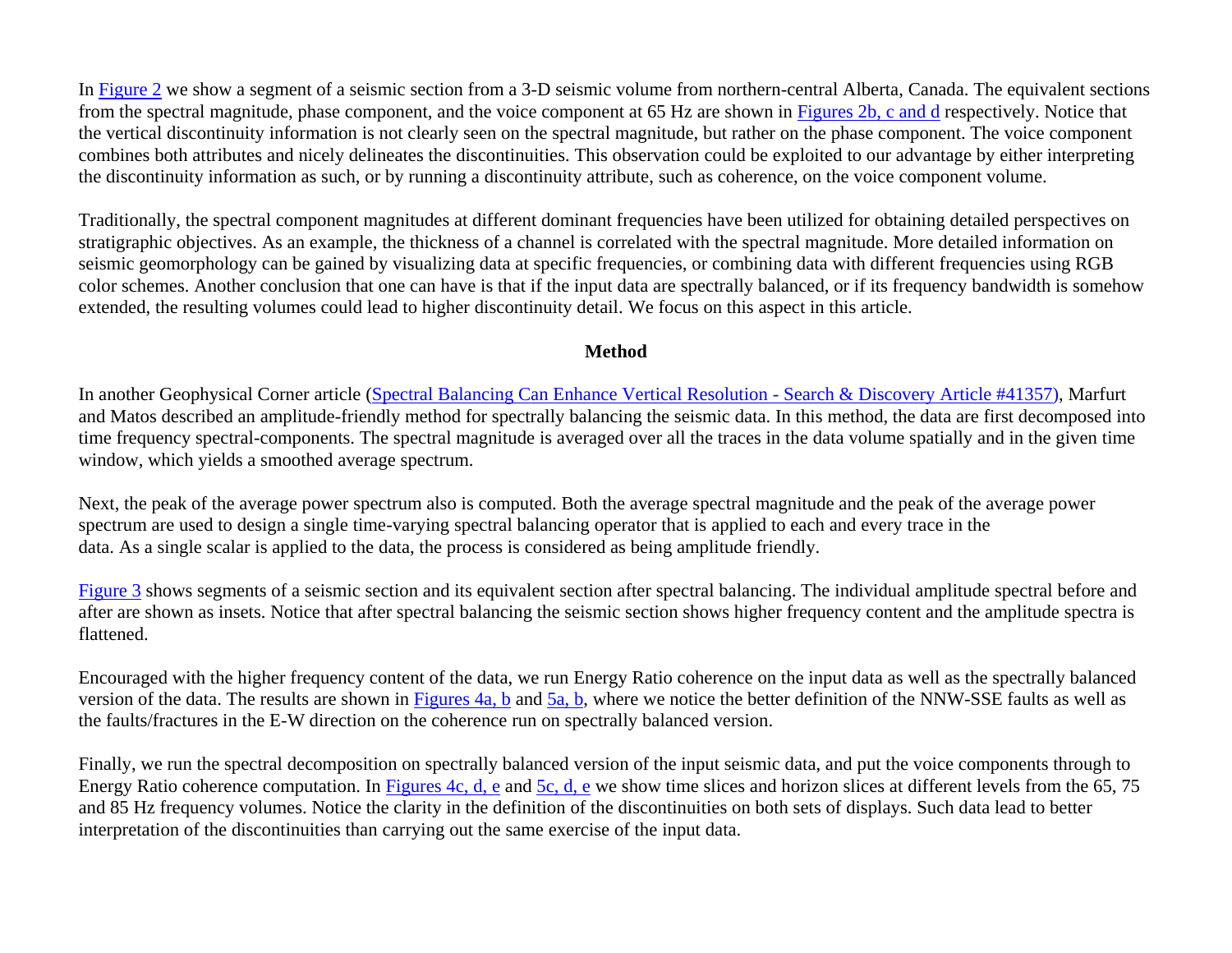#### **Conclusions**

The conclusions that one can draw from the foregoing examples is that spectral balancing of seismic data, when performed in an amplitudefriendly way, leads to higher frequency content – which in turn exhibits detailed definition of faults and fractures. Such discontinuity information can be interpreted better on coherence displays in the zone of interest. Coherence attribute computation performed on spectral decomposition after spectral balancing, or on the voice components at higher frequencies yields higher detail with regard to the faults and fractures.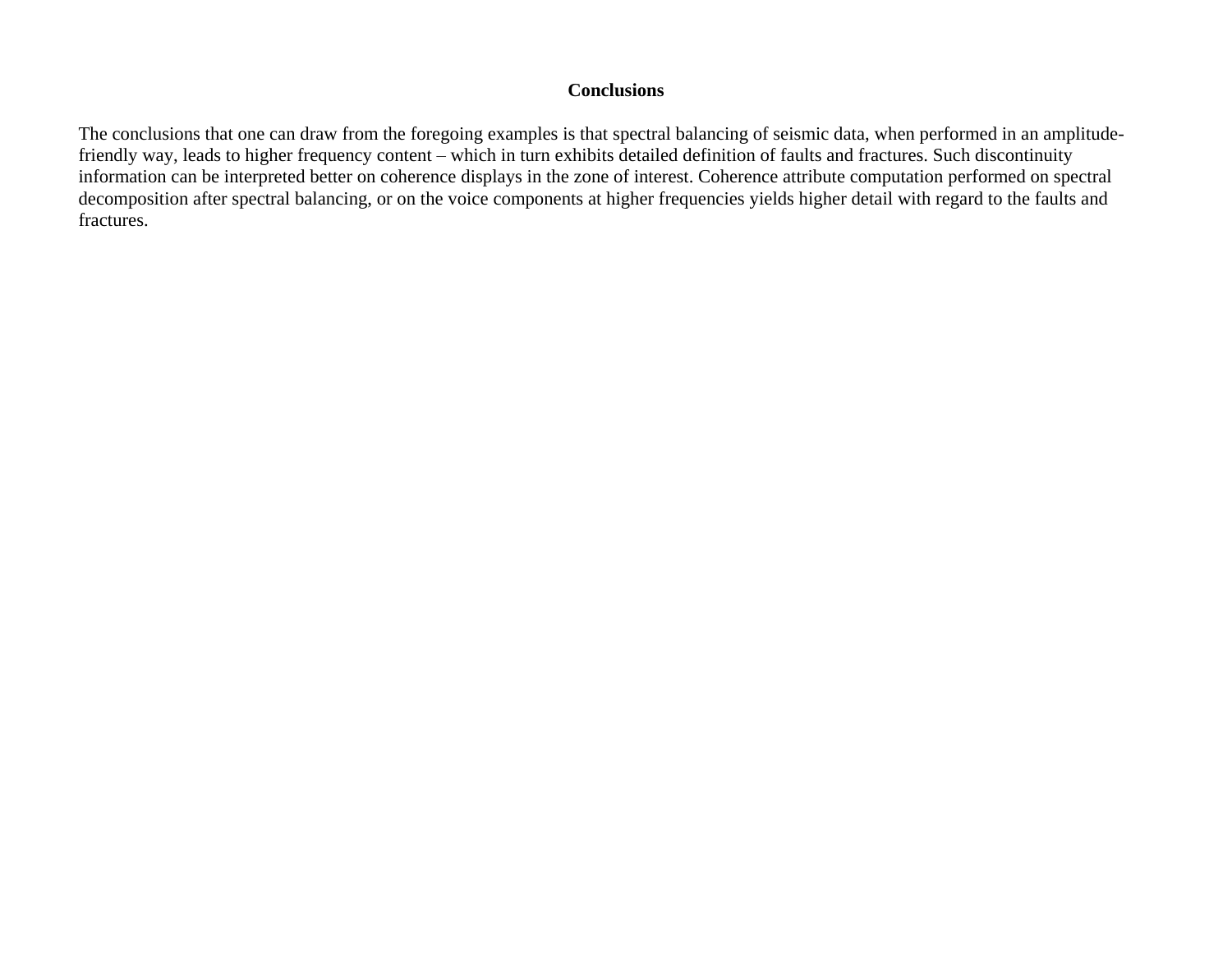<span id="page-3-0"></span>

Figure 1. An inline from the 30 Hz voice component after spectral decomposition with spectral balancing and its amplitude spectrum. Notice the frequency width on both sides of the amplitude maxima seen at 30 Hz.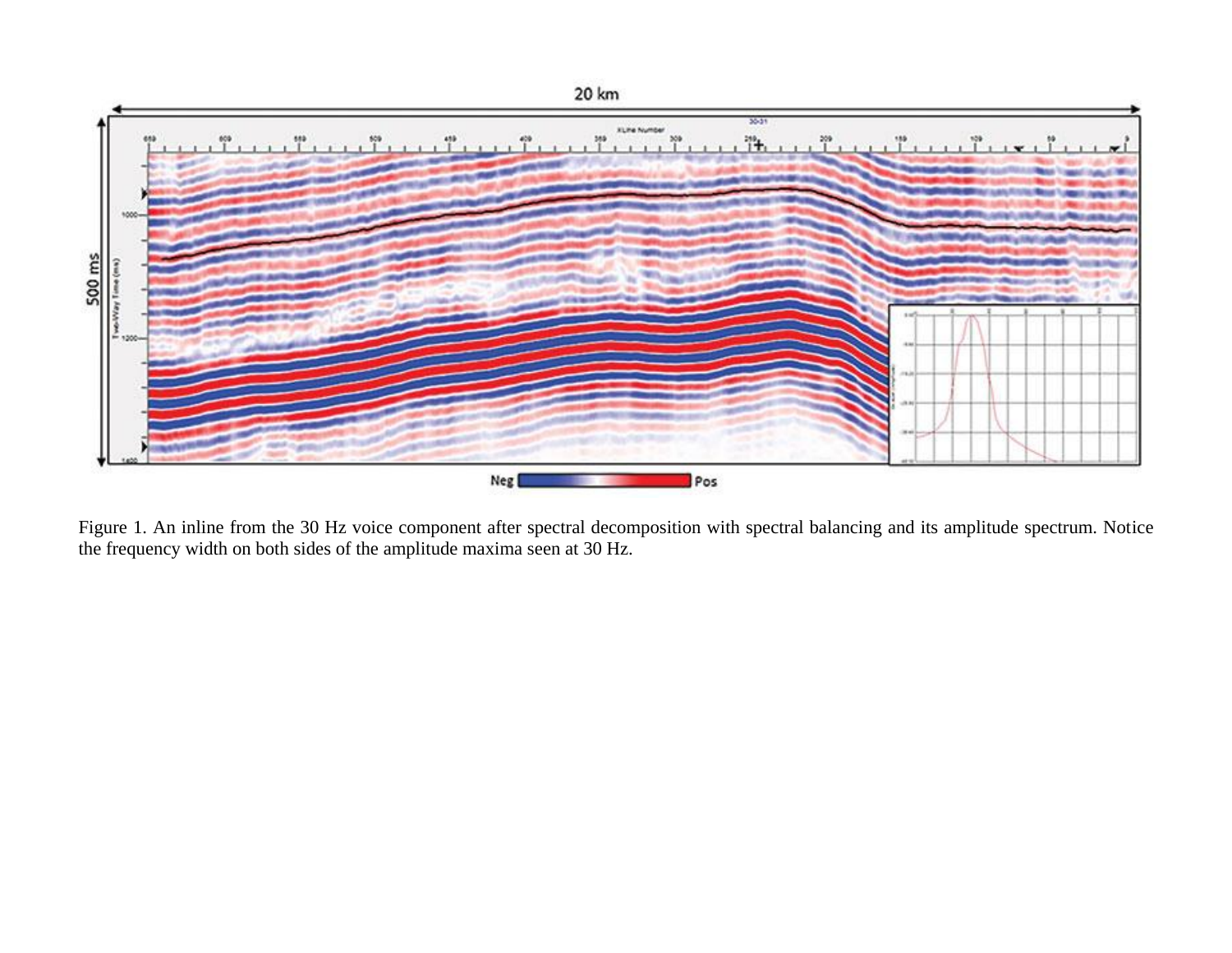<span id="page-4-0"></span>

Figure 2. (a) Segment of an inline through the input 3-D seismic amplitude and corresponding 65 Hz, (b) spectral magnitude, (c) spectral phase, and (d) spectra voice volumes. Notice the vertical discontinuities in the highlighted portion are poorly seen in the original broadband data; are not seen in the spectral magnitude component; but are clearly seen in the spectral phase and voice components. The voice component has the advantage in that it can easily be interpreted and processed (e.g. using coherence) as one would the original seismic amplitude data.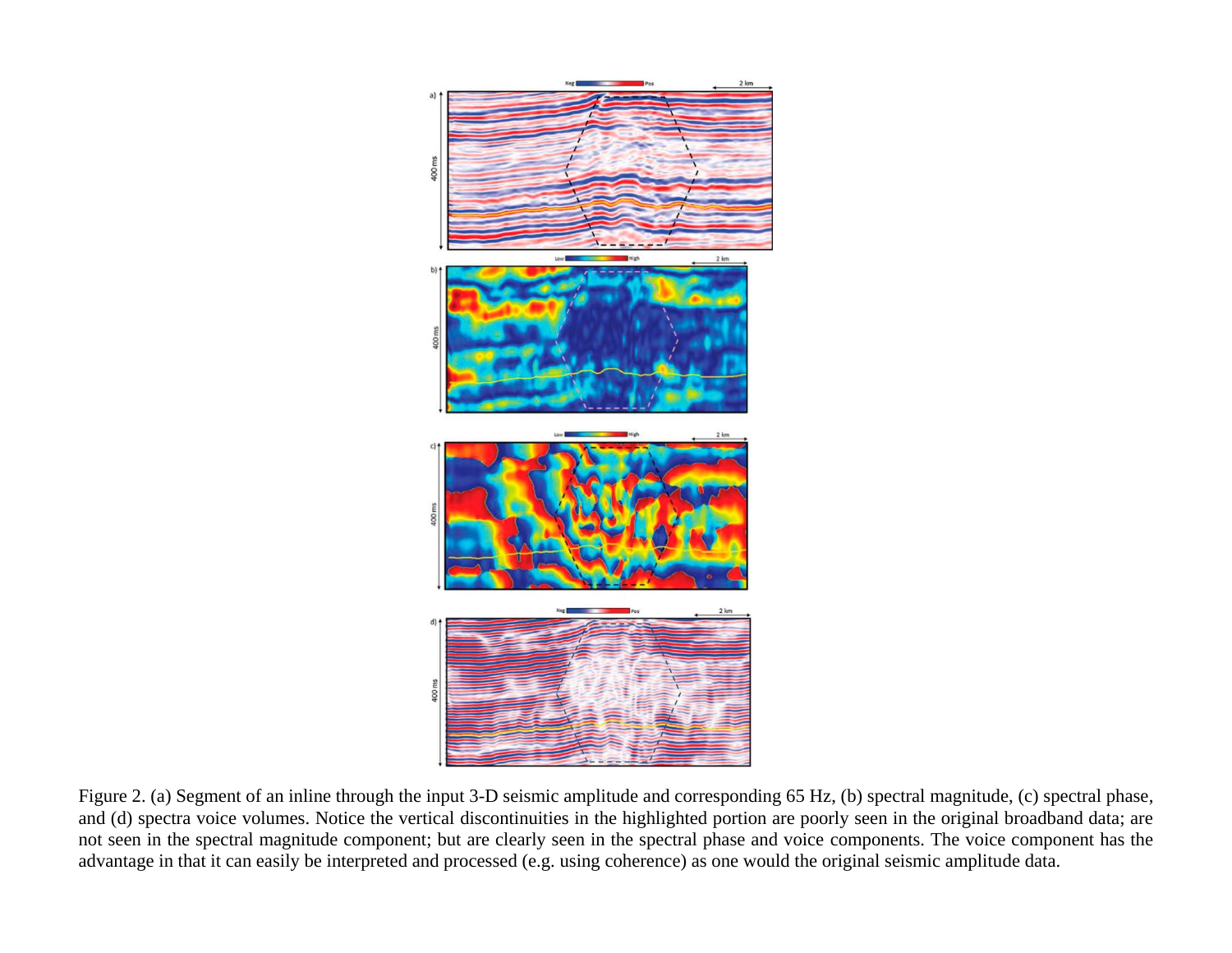<span id="page-5-0"></span>

Figure 3. An inline from the (a) input seismic data, and (b) input seismic data with spectral balancing. The amplitude spectra for both the datasets are shown in the insets to the lower right.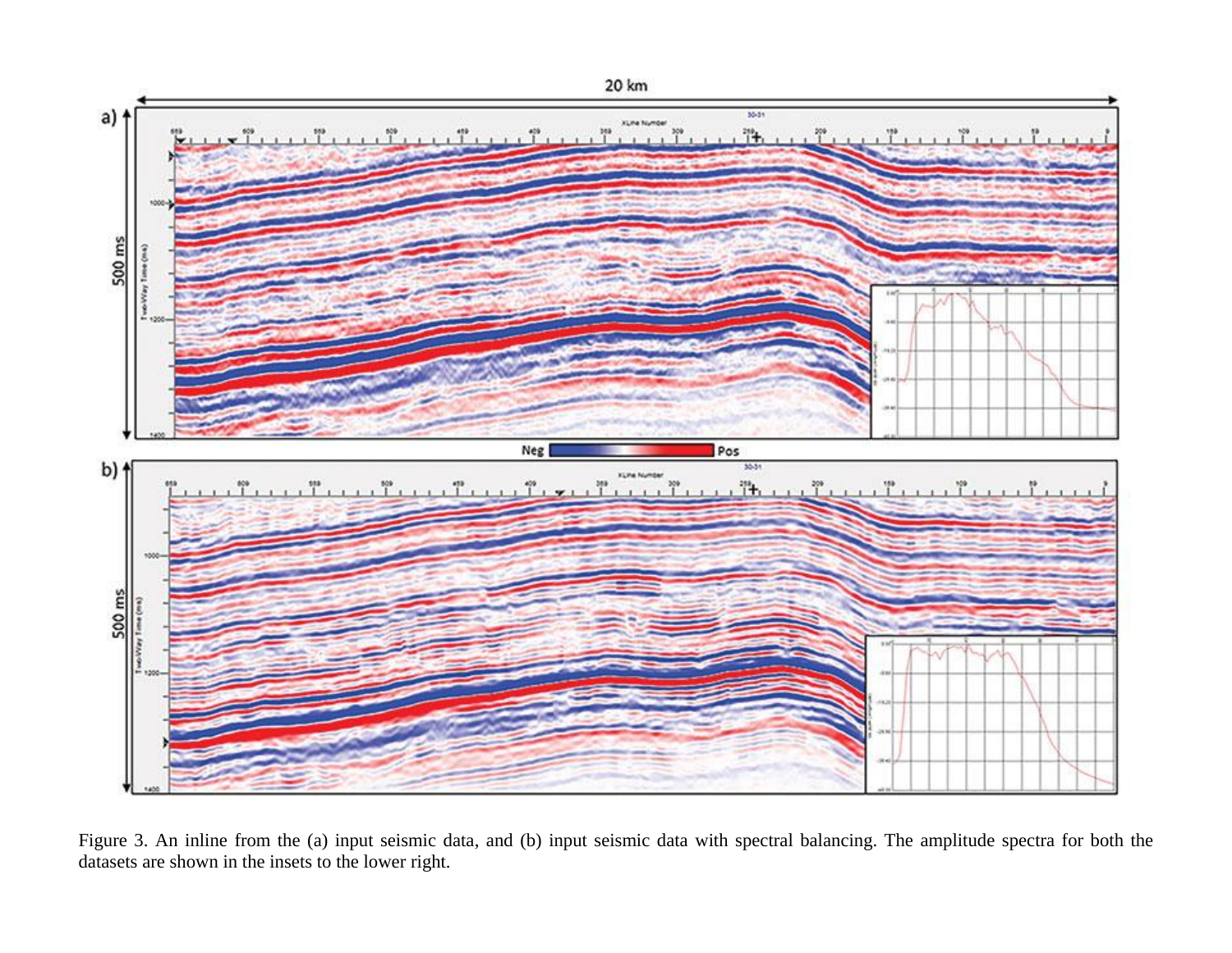<span id="page-6-0"></span>

Figure 4. (top row) Stratal slices 40 ms above the horizon close to 1700 ms, from the coherence attribute run on (a) input seismic data volume, (b) the input seismic volume with spectral enhancement, (c) voice component at 65 Hz, (d) voice component at 75 Hz, and (e) voice component at 85 Hz.